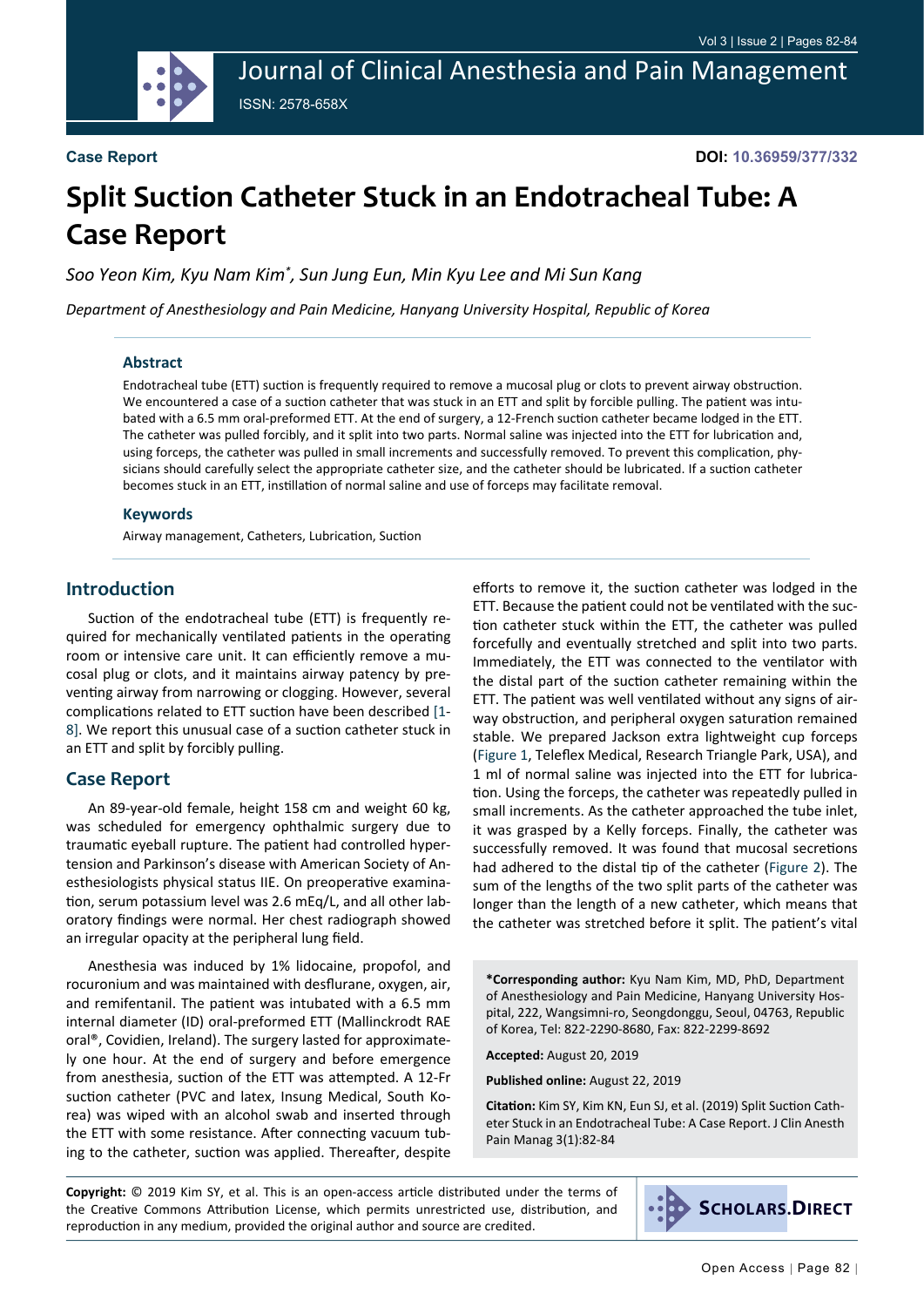**Citation:** Kim SY, Kim KN, Eun SJ, et al. (2019) Split Suction Catheter Stuck in an Endotracheal Tube: A Case Report. J Clin Anesth Pain Manag 3(1):82-84

<span id="page-1-0"></span>

<span id="page-1-1"></span>

**Figure 2:** Split parts of the suction catheter (left, middle) and a new one (right). Mucosal secretion adhered to the distal tip of the catheter.

signs were stable throughout the event, and the patient was moved to the general ward without any complications.

### **Discussion**

ETT suctioning is a necessary procedure for mechanically ventilated patients, but it can cause some hazardous complications, such as extreme impaction or kinking of the suction catheter [\[1](#page-2-0)[-8](#page-2-1)]. In the present case, a suction catheter became stuck in the ETT and was split by forcible pulling. The situation may be attributable to the following factors. First, an oral preformed ETT was used because of the type of surgery. The preformed ETT has more extreme curvature than the standard ETT, interrupting the passage of the suction catheter. Second, the secretion discovered at the end of the catheter may have caused the catheter to stick to the ETT. In addition, the catheter was wiped with an alcohol cotton swab, and the moisture layer might have caused increased adhesive forces between the catheter and the ETT. Raut, et al. [[2\]](#page-2-2) and Singh and Chugh [[8\]](#page-2-1) suggested that a thin moisture layer, due to water condensation along the inner wall of ETT, caused close contact between the ETT and the catheter.

Once the suction catheter becomes stuck in the ETT, the situation can be very dangerous because the lodged catheter may interrupt the connection between the ETT and the ventilator circuit. To prevent this situation, the suction catheter should be lubricated. Taylor, et al. [[9\]](#page-2-3) reported that use of any lubricants reduced the work needed to retract the stylet from a tracheal tube compared to non-lubrication. On this basis, it is reasonable to assume that lubrication of a suction catheter will facilitate the passage of the suction catheter through the ETT. In addition, an appropriate catheter size should be selected according to the size of the tracheal tube. The American Association for Respiratory Care (AARC) clinical practice guidelines for endotracheal suction of mechanically ventilated patients with airway suggest the use of a suction catheter that occludes less than 50% of the lumen of the ETT in children and adults and less than 70% in infants [[10](#page-2-4)]. The 12-Fr suction catheters are 4 mm in outer diameter, and the suction catheter used in the present case occupied 37.8% of the 6.5 mm ID ETT. Although we used an